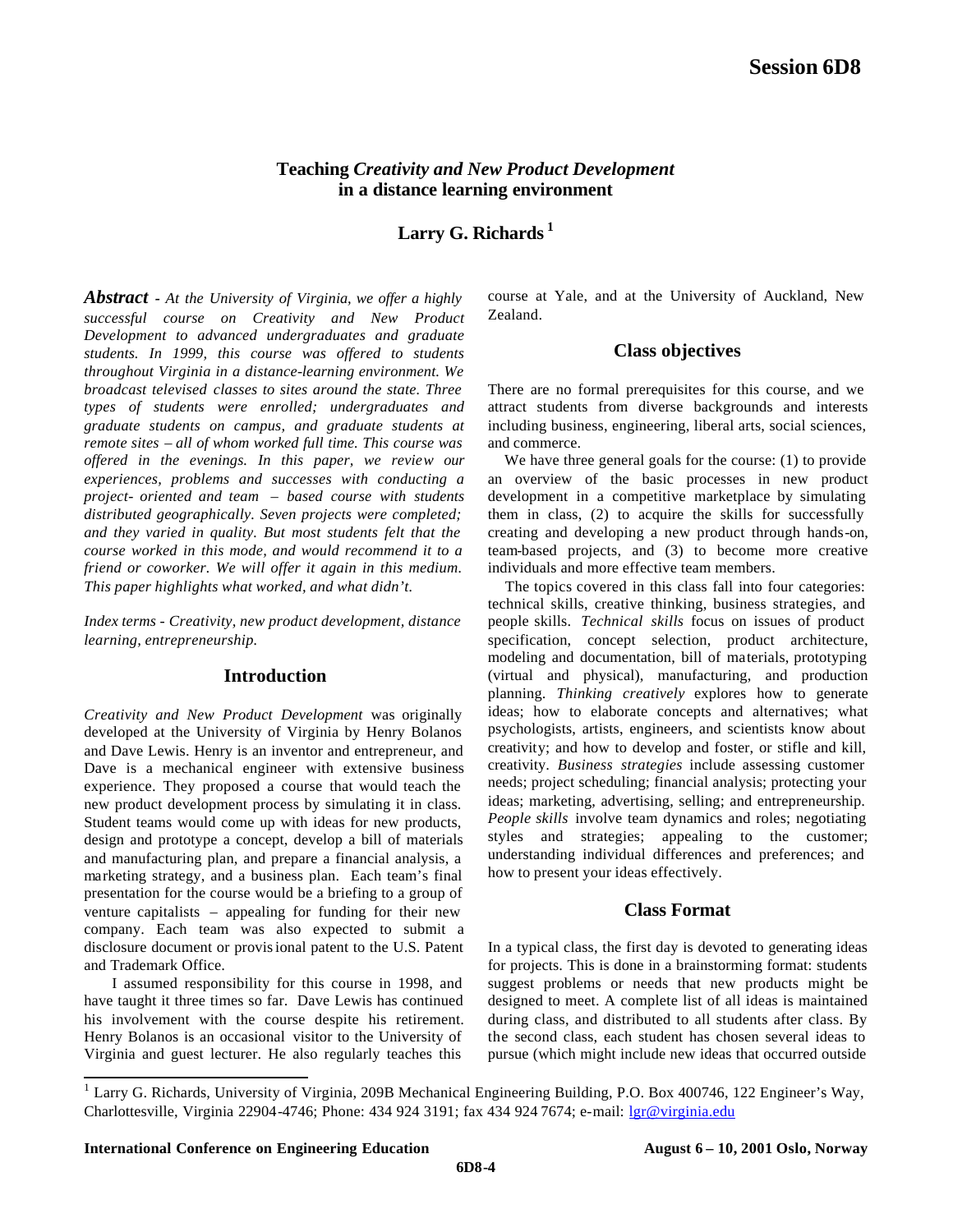of class). Any student with a strong interest in a particular idea can solicit team members to pursue that project. By the end of this class, we have established a set of topics and teams. The topics are problems to be solved, not preconceived solutions.

 Each team must then develop a Mission Statement and a Gantt chart. During the semester, each team develops a series of design concepts to solve their problem, generates many alternatives, assesses customer needs, selects a final design, builds a prototype, generates a bill of materials and manufacturing plan, conducts a financial analysis, analyzes the competition, formulates a business plan and marketing strategy, conducts patent searches and prepares a patent, and makes several formal presentations about their product.

 This is not a lecture class. We have some lecture/discussion sessions and guest speakers on patents, intellectual property, and venture capital. But, most class periods are devoted to team interactions with the professors observing, facilitating, and occasionally advising. We assign readings on new product development [1,2] and entrepreneurship [3], and suggest web resources on creativity, invention and design, modeling and prototyping, patents, and entrepreneurship.

## **Distance learning**

Distance learning is now a critical component of the educational delivery system for many schools. At the University of Virginia, we have offered distance-learning programs since 1983 [4,5]. In 1999, we offered *Creativity and New Product Development* through the University of Virginia's Cooperative Graduate Education Program. Distance Learning courses have traditionally involved televised lectures and videotapes, but recently have we have made extensive use of the Internet and e-mail. For many classes, this type of distance-learning environment is fine. Indeed, the instructor often does a better job on television, and covers more material than in a traditional classroom. He or she is forced to organize the material and to prepare extensively in advance. Many students like this format. If they miss a class, the videotape is available. Students less fluent with English can review the tapes of a class, and pace the lecture to match their comprehension.

 But the on-line environment is different in many ways from the standard classroom situation [5], and the students who participate are also. They are more directed toward personal needs and goals, want courses to be relevant to their jobs and interests, and are less willing to enroll in courses dedicated to a professor's research agenda.

 For a hands-on, team–based and project-oriented course, the distance-learning environment is a challenge. I have now taught this course twice on-grounds and once on television, and am preparing to do it again via distance learning. In this paper, I review my experiences in the previous distance learning version of the class, and discuss plans for the next one.

## **First distance-learning offering**

The 1999 offering of this class had 33 students at 8 sites in Virginia and Pennsylvania. Five students were alone at their sites. Charlottesville had 20 students, Hampton 5, and Northern Virginia 3. On campus we had a mix of undergraduates and graduate students; all off-grounds students were graduate students with full time jobs in industry.

 In the Distance Learning situation, the first class must deal with logistics and expectations. This is a different kind of educational environment and is new to many of the students. The studio arrangement separates the students from the professor, and the fact that the class is videotaped intimidates some students. Our system is two-way audio and video; so interaction is possible. But, the professor must encourage the students to get them talking in this environment. The students focus their attention on the video monitors - even those physically present in the studio. Thus, the medium does control and constrain the interactions. Discussions can take place in real time between students at different sites, but only one such discussion can occur at any time.

 All students in the class had a computer and access to the Internet. Materials were distributed through the class web page. Assignments were all submitted by email. Students were expected to use computers in all stages of their projects – modeling and visualization, communications, data analysis, spreadsheets, word processing, and presentations.

 Logistical issues included how to form teams and how large those teams should be. Prior to the start of the semester, I had made the decision to have at least one offsite member on every team. Further, I felt that each team should have 5 or 6 members. When we actually tried to compose the teams, these rules had to bend.

 The Hampton site originally had 6 students (one eventually dropped); they wanted to work together and quickly established their project idea. The three students from Northern Virginia also agreed to work together, and they were grouped with two students from Charlottesville. In Team 3, two of the students had developed their project idea prior to the start of the class, and they found other students willing to work with them. I assigned one off-grounds student to their team. The final composition of the teams is shown in Table 1.

#### **International Conference on Engineering Education August 6 – 10, 2001 Oslo, Norway**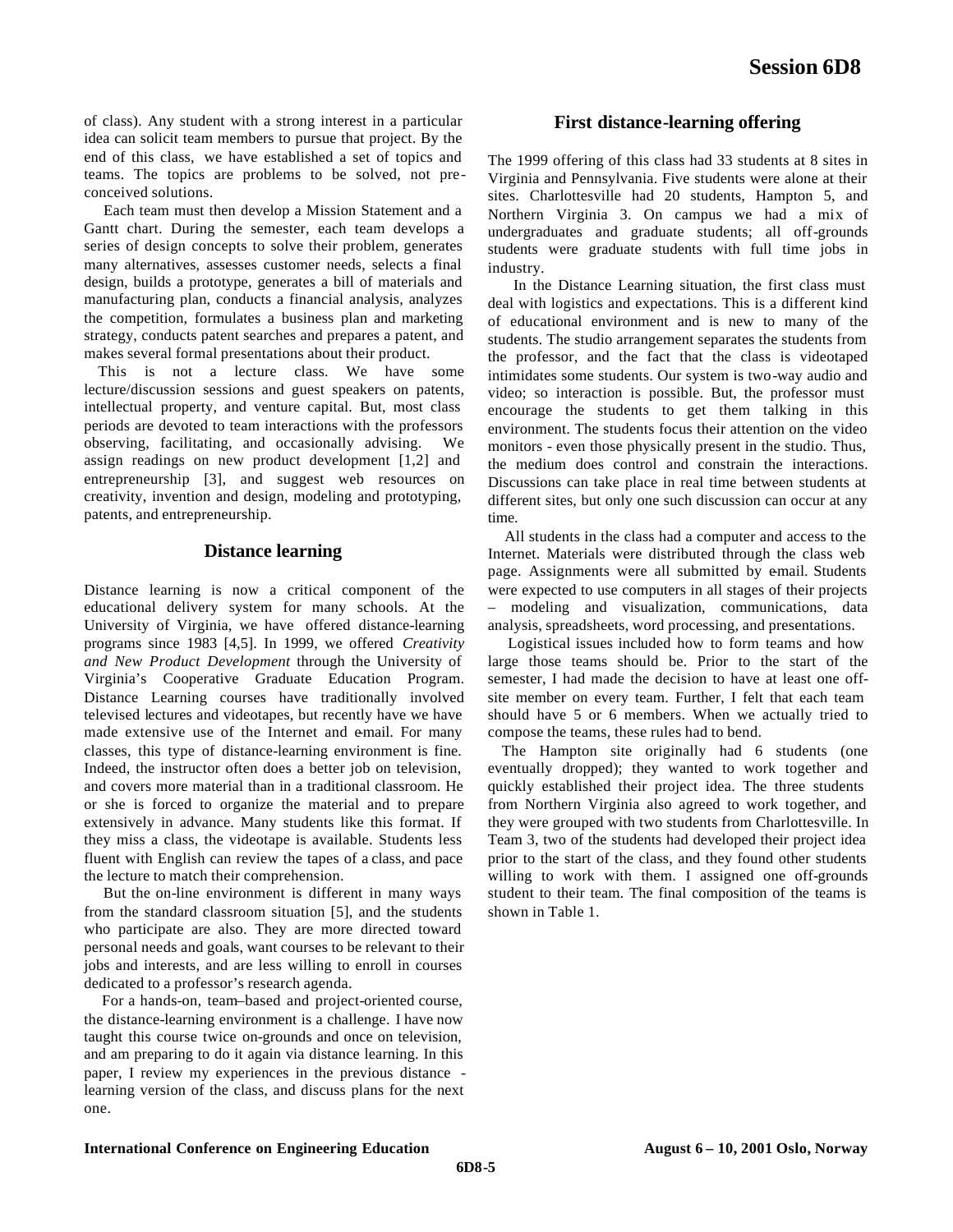**Table 1:Team composition** 

|        | On grounds | Off grounds |
|--------|------------|-------------|
|        |            |             |
| Team 1 |            | 5           |
| Team 2 | 2          | 3           |
| Team 3 | 3          |             |
| Team 4 |            |             |
| Team 5 |            |             |
| Team 6 |            |             |
| Team 7 | 3          | 2           |
|        |            |             |

 The next logistical issue involved generating ideas, and compiling a list of possible topics. We did brainstorm during class, but many good ideas came in after class by e-mail. It is unclear whether the students were hesitant to speak up in class, or if they had the ideas after class was over. We distributed a list of over 70 possible projects for the teams to select from. I had originally planned to let teams form around topics – as we usually do in the on-grounds course. But that proved awkward, so the teams were assembled and allowed to select what they wanted to pursue. Titles of the projects completed in this class are listed in Table 2.

#### **Table 2: Projects**

| Team 1 Adapt - An - Organizer for cabinets   |  |  |
|----------------------------------------------|--|--|
| Team 2 Space Saver 2000 Bike Rack            |  |  |
| Team 3 Ambulatory Peritoneal Dialysis Device |  |  |
| Team 4 Quick Check Tire Pressure Sensors     |  |  |
| Team 5 Teacher's Pet: a pet training device  |  |  |
| Team 6 Item-Miser Dorm Room Organizer        |  |  |
| Team 7 One Step Pressure Check               |  |  |

 Team 6 started the semester with one idea and finished with another. They discovered that their original concept was already patented, and marketed through a major office supply company. Three teams developed ideas that were patentable, designed and built a reasonable prototype, and had a convincing business plan. The best teams had one or more champions for their project – members with a personal interest in the idea and enthusiasm for the product. One of these teams has pursued their project beyond the class. Two teams had reasonable ideas, but failed to achieve convincing business plans. Two other teams developed analytical approaches they were not able to realize as working prototypes.

**Assessments**. Because this was the initial offering of this course in this format, I tried to monitor the class dynamics closely. The reports from students included a first day survey (who are you and what do you expect to get out of this course?); midterm evaluations (how are things going?); a series of team ratings; and a last day survey (did you get

what you wanted from this class?). We also obtained the usual formal course evaluations.

 The students reported generally high levels of satisfaction with the course and its content. They felt they got what they wanted from the class, and that we covered the material well. The only consistent complaints were from a few graduate students and most of the undergraduate students who don't like the distance-learning format. Off-grounds students expressed some dissatisfaction with the on-grounds students; they felt that the undergraduates weren't serious enough about their duties and deadlines, and that the graduate students were too concerned with theory and analysis, and not focused on practical issues.

 Only one student never got into the spirit of the course. He wanted a lecture-and-assignments course, rather than an open-ended cooperative learning experience. He would disappear, and not respond to e-mail or complete assigned tasks. His team covered for him until the end of course, then they panned him in the final evaluations.

 The students were far more satisfied with the course than I was. Of course, I have the context provided by the entire history of this class, and experience with other courses in the distance-learning mode. From my point of view there are three different courses: the standard on-grounds version, the first distance learning experiment, and the planned next online offering.

#### **Conclusions**

Virtual teams can be effective, but they require different strategies for success than collocated teams. Virtual teams need to plan better and coordinate their efforts. They must effectively divide their labor, and all members must come through. Classic project management techniques worked especially well in this class. Divide and conquer works very well when you don't have another choice.

 Collocated teams can put in intense last minute efforts (the weekend before each critical deadline). They can also work with evolving prototypes, which are physically available to all team members. Some of our teams arranged regular face-to-face meetings, and the Northern Virginia members of one team came to Charlottesville for their final presentations.

 What is class time for? Distance learning emphasizes the division between content and teaching style; the instructor feels there is so much to cover and wants to lecture. But the real benefit of this course comes when the instructor gets out of the way and lets the students work on their projects. The interaction of the team members is the crucial factor in the team's success.

 The challenge is how to get key ideas and methods across without spending class time on lectures. The professor has to fight the tendency to lecture. In the on-grounds version of the class, that is easy. In the TV environment, it is more difficult. In previous TV courses, my mind set was to fill the